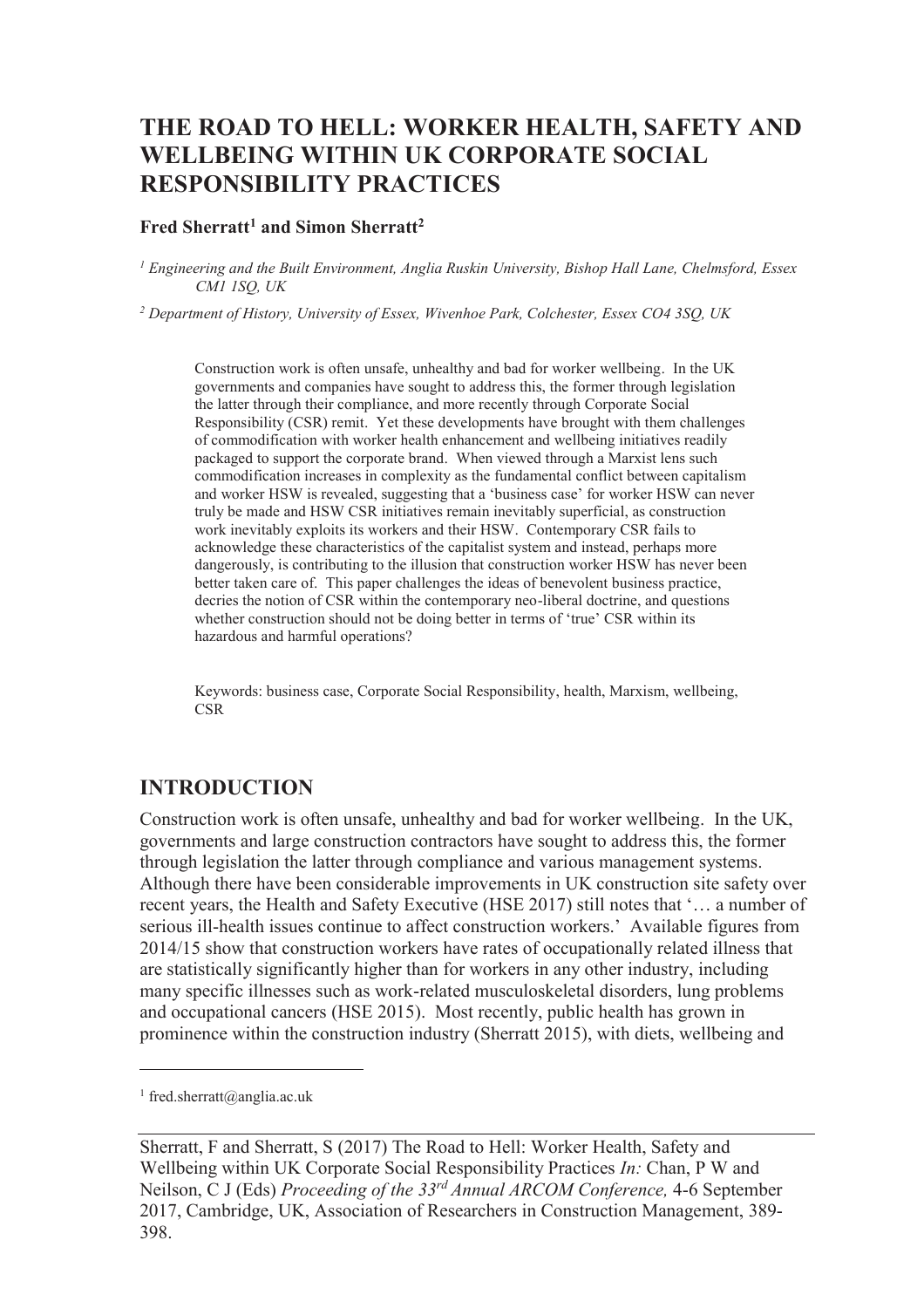lifestyles becoming a new area of focus as large contractors have adopted a 'partnership' role with the UK government, taking on responsibilities for their worker's health beyond the site hoardings and promoting general wellbeing on their sites. This is arguably a positive move, as construction workers are often more unhealthy than most, for example their consumption of drink and illicit drugs is also statistically significantly higher than those working in other comparable high-hazard industries (Tan and Lloyd 2016).

Yet such unhealthy 'symptoms' are closely linked to the 'social determinants of health'; the reasons why people drink or take drugs or eat to excess (Wilkinson and Marmot 2003), which can themselves be associated with more fundamental 'causes' including: work related stress (Fardhosseini and Esmaeili 2016), unsocial work patterns, long travel and abnormal shifts (Miller *et al*., 2007), remote job locations (Pinto *et al*., 2011), short term employment and job insecurity (Frone 2013). That this list is simply a description of 'normal' UK construction industry operations is rightly its own cause for concern (Sherratt 2016a), but despite good intentions, worker wellbeing programmes on construction sites all too often follow the template of the vast majority of such benevolent interventions (Sherratt 2016a); focusing on superficial symptoms, rather than seeking to address any more systemic or deep-rooted underlying causes (Conrad 2005).

Indeed, it has been suggested that such superficiality is itself a symptom of the growing influence of Corporate Social Responsibility (CSR) on construction health, safety and wellbeing (HSW). The ways in which this influence has led to challenges of the commodification of worker HSW, health enhancement and wellbeing initiatives readily packaged and used to support the corporate brand and increase organisational attractiveness, has been explored in detail elsewhere (see Rawlinson and Farrell 2010; Sherratt 2015; Sherratt 2016a). The repackaging of HSW in this way, through corporate propaganda, allows companies to present activities or offerings as evidence of benevolence and pastoral care of their workers, whilst fundamental conflicts between construction work and worker HSW remain hidden. This paper draws on history, economics and politics to critically explore CSR, and specifically worker HSW, mobilising Marx to provide a timely reminder of the fundamental conflicts at play within our contemporary contexts. In this way we challenge the ideas of benevolent business practice, decry the very notion of CSR within the contemporary neo-liberal doctrine, and question whether construction should not be doing better in terms of 'true' CSR within its hazardous and harmful operations.

## **UNPACKING WORKER HEALTH, SAFETY AND WELLBEING**

To begin this process, due consideration of the way worker HSW 'works' within contemporary contexts should be made. Indeed, as history, economics and politics all have their roles to play, a considered archaeology of their influences is first presented here, albeit within the constraints of this paper. Marxist theory has been mobilised to support this archaeological analysis, and to develop a holistic critique of construction worker HSW and the influence of CSR on contemporary practice.

### **Ethics, Morals and God: A Very Brief History of UK HSW Legislation**

One of the most fundamental arguments for the prioritisation of worker HSW in any workplace is grounded in ethics and morality. Such principles are highly personal, although they have also been realised at the corporate level as 'professional ethics', one of the key drivers of CSR. This is a relationship with a considerable history, and can readily be traced back to the industrial revolution and the much more prominent role religion then played in UK society. Indeed, the first legislated attempt to improve the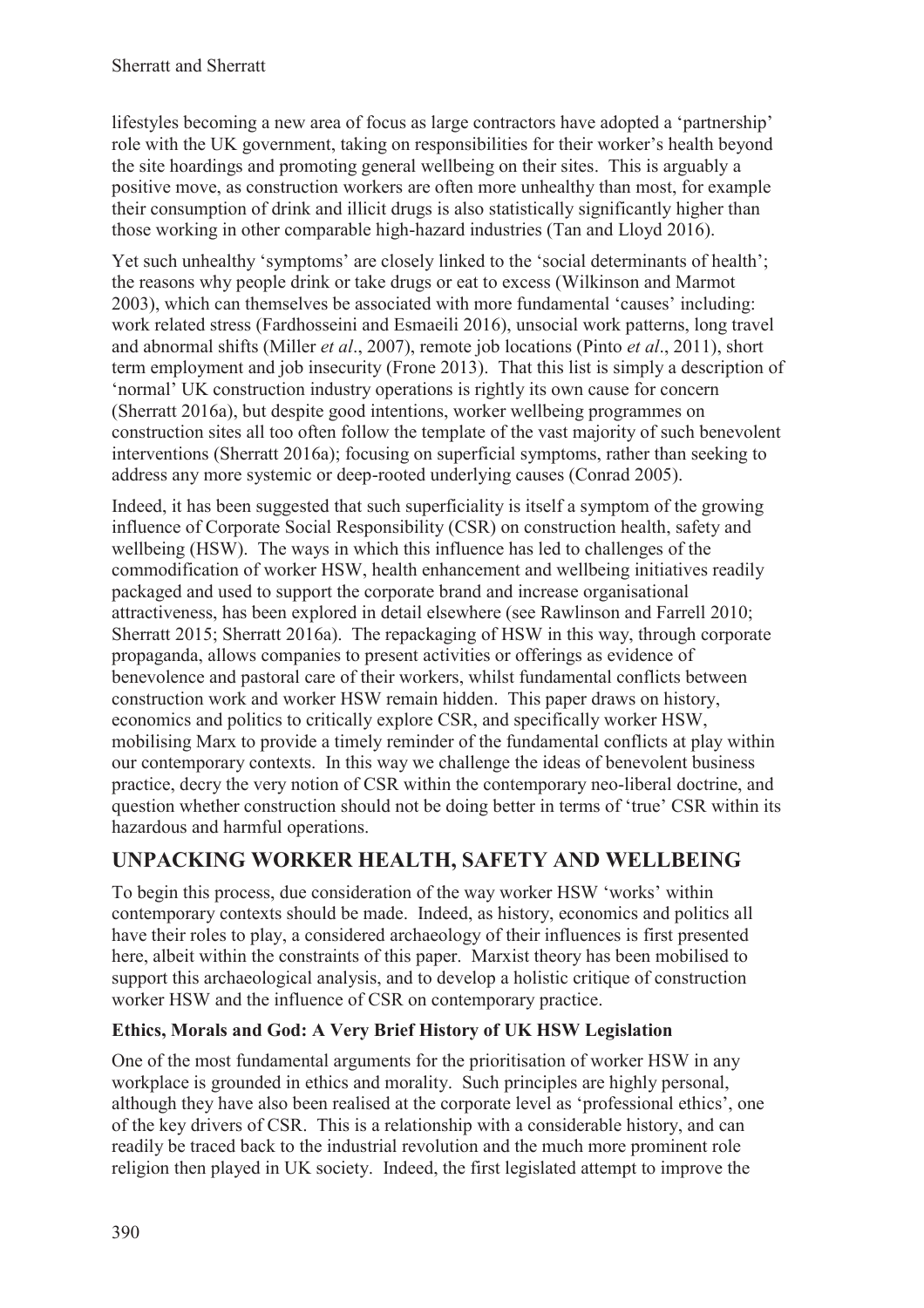health and safety of the newly-industrialised UK workforce was made through the first 'Factory Act', the Health and Morals of Apprentices Act of 1802 (Putson 2013; Eaves 2014), which sought to set minimum standards for cleanliness, fresh air and care for the apprentices, but also the requirement that apprentices be 'instructed and examined in the Principles of Christian Religion'; their morality, or rather conformity to the dominant doctrine, considered to be of equal value to their health.

It was the raising of awareness by people horrified at the conditions facing those working in the newly industrialised areas of Britain that formed the foundations of corporate pastoral care amongst the nascent industrial capitalists of the time. At its best, such gestures led to developments such as the high-quality housing estate of Bourneville, constructed by the Cadbury brothers (both Quakers) for their chocolate factory workforce. Yet such philanthropy was by no means common practice, and although specific examples remain, these actions remain dwarfed by the acts of indifference displayed by the vast majority of employers to their workforce when one considers the speed and magnitude of industrialisation in the UK at that time. A much more realistic picture of the contemporaneous development of worker HSW can be found in the records of the Houses of Parliaments and Lords, as the 1802 Act and those that followed were furiously debated. Indeed, it is more than a little unsettling to find challenges to worker HSW in the records of over one hundred years ago that still echo loudly today. For despite those who spoke of '… the living testimony which the pallid faces and distorted limbs of the wretched victims of the system, who had been brought before them presented.' (Strickland, HC Deb 28 Feb 1833 Vol 15 cc 1293-9), there were many who argued instead that any such legislation would constrain local and national productivity, and threaten the economic position of the UK on the world stage. Support of worker HSW was therefore often tempered with the caveat that parliament needed to '… take care to adopt no step that may be fatal to commerce and manufactures' (Graham, HC Deb 15 March 1844 Vol 73 cc1073-155). The debates between productivity and worker HSW have very long shadows, and can still be readily identified within the dominant discourses of safety found on the UK construction sites of the twenty first century (Sherratt 2016b).

A significant milestone of the industrial revolution, worthy of mention here, was the presentation of the People's Charter to the House of Commons in 1842. Signed by over 3 million from the 'industrious classes' of the UK, the Charter directly challenged the government to better fulfil its role as the representation of 'the people', its contents arguing that: '… the hours of labour, particularly of the factory workers, are protracted beyond the limits of human endurance, and that the wages earned, after unnatural application to toil in heated and unhealthy workshops, are inadequate to sustain the bodily strength, and supply those comforts which are so imperative after an excessive waste of physical energy.' (HC Deb 02 May 1842 Vol 62 cc1373-81). Production had become valued higher than people, and the unwillingness of parliament to legislate effective controls clearly demonstrated their prioritisation of industrial outputs over worker HSW. Yet despite this intervention, the influential discourses of industrialisation, progress, growth and development had already firmly established themselves in UK parliament by the mid nineteenth century, although profit was less prominent in this particular context, perhaps appearing a less seemly subject for discussion amongst those who were personally benefiting from its creation.

#### **Mobilising Marx I**

The historical positioning of worker HSW as a hindrance to the growth of industrialisation and capital within the UK is not all that surprising. Indeed, Marx (1867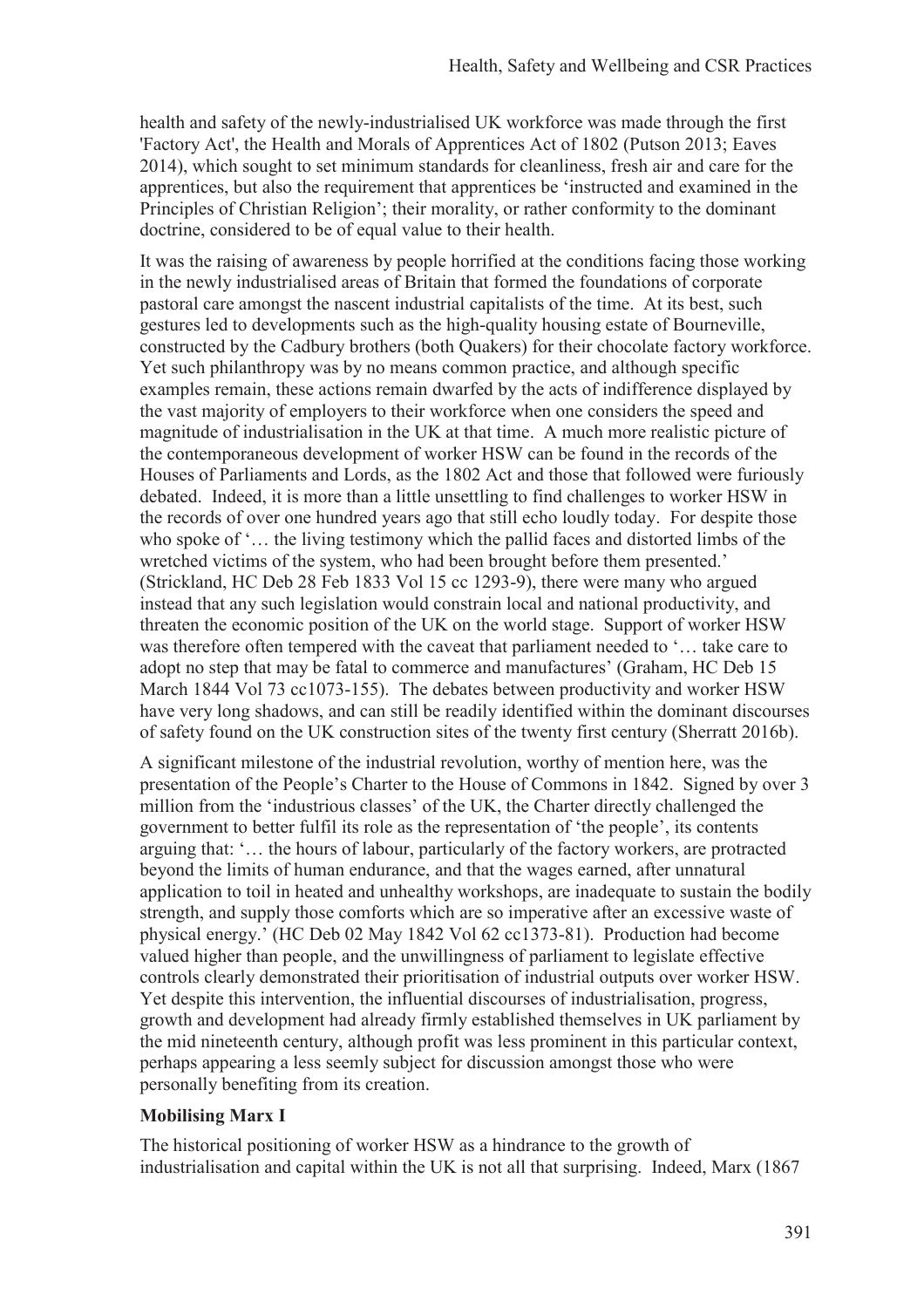[1977:393]) was particularly damning of the developments of early UK HSW legislation, noting how the capitalists were able to 'annul the whole Factory Act, not only in the spirit, but in the letter' in his considerations of how management of the working day and other constraints were readily manipulated to their benefit and worker exploitation.

Indeed, when viewed through a Marxist lens, the construction worker is even more maltreated, even abused, when their HSW is considered. Within the capitalist mode of production, it is the workers' labour that produces not only the final commodity but also the surplus value, or profit, that then enables the capitalist to continue in their operations (Marx 1867 [1977:975]). There is a continued reliance on construction workers as integral to the process of production in the creation of built environment commodities, yet this exchange goes beyond simple labour. As even contemporary statistics of poor HSW still demonstrate, it is evident that worker HSW is also exchanged during construction work, in part for a wage but also in the contribution it inevitably makes to surplus value, or profit. As revealed through the Marxist consideration of dialectical materialism, worker HSW is therefore also commodified through this process, via the commodification of labour, and so also inevitably exploited within this system for others' gain.

Within construction work it is also all too evident that the 'use-value' of this commodity of worker HSW is highly significant, being twofold and affecting both the workers ability to continue to carry out what is often hard and demanding work, but also their own individual ability to employ it for their own benefit and enjoyment in their own time. Construction workers are therefore not only exploited during the process of production itself, but remain so after work has ceased. Their HSW is readily commodified and 'used up' by their employers during this process, but it is they who have to take the consequences of this exploitation home with them each day.

#### **The Neoliberal Context**

The emergence of the neoliberal paradigm in the 1980s, a paradigm that believes the needs of society are best met by 'the market' and therefore places market forces at the centre of any discussion of the well-being of society, has inevitable influences on both economic and political practices as well as worker HSW. The relocation of production (globalisation) by large corporations to places where wages are low, working conditions poor and worker unions non-existent, readily reveals the inherent flaws and the internal contradictions found within the capitalist mode of production regarding worker-capitalist interests (Marx 1867[1977:258]).

Within this neoliberal context, the dominant discourses established in the mid c.19 can still be heard; those of progress, development and economic growth as necessary, nay vital, for our continued existence. One clear effect of this agenda on UK construction was its impact on the structure of the workforce. In efforts to reduce costs and maximise surplus value, more 'flexible' ways of working were adopted and companies disposed of their in-house workforce, who were not only expensive but also protected by employment laws requiring such 'luxuries' as sick pay and pensions. Instead the industry turned to sub-contracting, assisted by the 'institutionalised incentivisation' of the workers to become happily self-employed to secure tax breaks (see Green 2009 for a much more detailed discussion of these developments). This shift to supply chains also allowed the industry to take advantage of cheaper migrant labour, something now very familiar to construction work both in the UK and all across the world.

A further consequence of this change to the construction workforce was the significant weakening, if not almost total destruction, of any collective bargaining power of the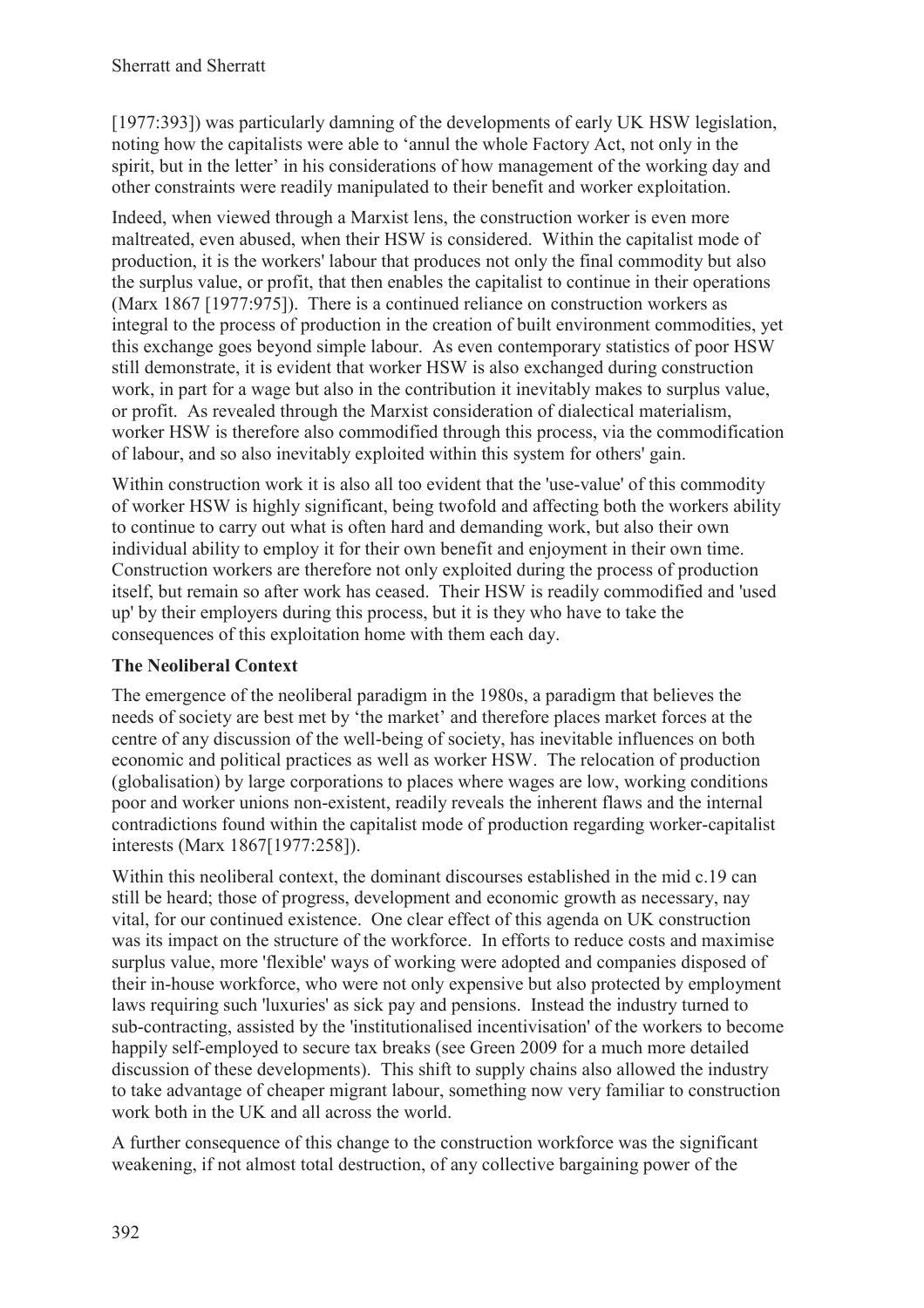workers. It needs to be constantly borne in mind that all of the positive changes in worker conditions from the period of the Industrial Revolution to the present came about through bottom-up pressure in the form of (often illegal) organised worker unions. The policies of neoliberalism have done much to undermine the capacity of workers to combine to fight for better working conditions through outsourcing of jobs along now-familiar subcontracted supply-chains, to sourcing workers from countries where unions are illegal or supressed and, more subtly, by curtailing through incremental yet impactful changes in industrial relations legislation (Green 2009). The ability of the people to create one unified voice, as they did in the presentation of the People's Charter of 1842, to seek improvements to worker HSW is arguably now little more than a memory.

Yet any increase in subcontracting and 'self-employment' also impacts worker HSW. Consequences include reductions in investment in safety training and equipment, as profits are squeezed at each level of the supply chain, as well as a lack of commitment to safety on sites from a fragmented workforce, resulting in increased problems for safety management (Lingard and Rowlinson 2005) and a barrier to the development of a coherent safety culture (Clarke 2003, cited in Green 2009: 32). Furthermore, the short term and uncertain employment this structuring brings is one of the social determinants of health, negatively impacting worker security and their consequential wellbeing. Whilst the ongoing exploitation of migrant worker HSW is well documented elsewhere (see for example work by the Centre for Corporate Accountability 2009), it remains worthy of note here, not least because of its frequent contraventions of 'professional ethics' in practice (see Amnesty International 2016 for a particularly fine example).

It is within this context, where profits and markets are prioritised over worker HSW, that morals and ethics have made some attempts to regain a foothold. By seeking to harmonise between the two, the 'business case' for worker HSW has often been, or, more specifically, has attempted to be made.

### **THE BUSINESS CASE**

#### **The Business Case for Worker HSW**

A direct consequence of the dominant 'market' discourses is the need to '… conform [to] the omnipotent 'business case'' (Green 2009:36). Indeed, all corporate and governmental investments, including those for benevolent causes, now require a business case to demonstrate their 'value'. Even academic research is not exempt, and needs to justify itself through 'impact', using essentially the same parameters.

It could be expected that worker HSW should be quite a straightforward business case to make; it can be readily linked to a significant volume of management theory that tells us healthy, and happy workers are more productive (e.g. Sgroi 2015). You certainly cannot build with a workforce that is unwell, injured, maimed or even dead, and, of course, morally and ethically, it is the right thing to do. Consequentially, there has been an ongoing quest to empirically prove the business case for worker HSW, including within construction HSW research. Yet to the best of the authors' knowledge, so far this quest has failed. Although reference is often made to 'the business case' within safety management literature, the evidence is itself lacking. For example although Tymvios and Gambatese (2016) found the 'business case' this to be the best method by which to promote Prevention through Design for clients, the case study they provided as 'business case evidence' was that of improvements in HSW for the completed facility's workers, not for those who constructed it. Indeed, that this research enquired of clients, contractors, architects and engineers would also suggest a familiarity with and therefore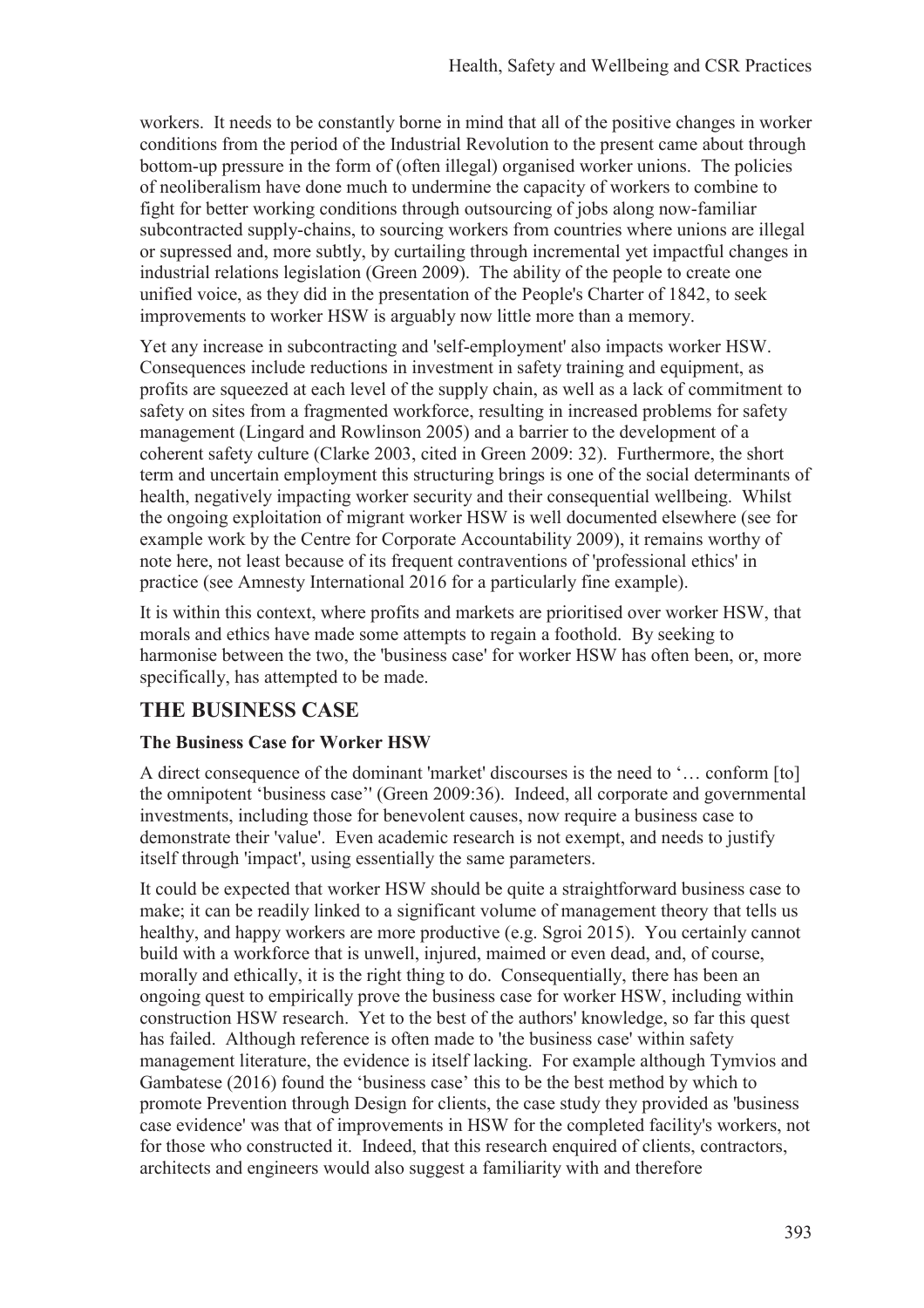unquestioning conformity to the business case ideal in practice. Others are simply optimistic, indeed Bell *et al*., (2016) note that '… it is currently difficult to make a convincing business case or plan for the introduction of well-being … strategies in construction.' Here the discourse is more nuanced, the suggestion made that there certainly will be a time it can be made in the future, just not right now, but as both examples suggest, the business case must eventually be able to be made for worker HSW, not least because it's the right thing to do, right?

#### **Mobilising Marx II**

Wrong.

As demonstrated above, worker HSW is necessarily commodified by contemporary construction production practices; it is inevitably used up in the system. Surplus value cannot be generated in the construction industry without such exploitation of workers, and without the generation of surplus value, the capitalist mode of production itself collapses. Therefore, any desire to present 'the business case for worker HSW' immediately hits an internal contradiction in the system (Marx [181867 [1977]), an inevitable and fundamental conflict between capitalism and worker HSW, and one that cannot be resolved with recourse back to the system itself.

Indeed, there is far more empirical evidence to support this 'conflict argument' that there is for any business case for worker HSW. Most academic HSW research within the construction industry actually finds just two problematic root causes: time and money. Given that within the construction context time also equals money, it is really just all about money, or rather the maximisation of surplus value within this mode of production. Whether it is so baldly stated as such (Sherratt 2016b:184) or couched in more pleasant terms, such as suggestions for additional worker training, better equipment, or better worker welfare (all of which of course also cost money), often depends on who funded the research in the first place.

#### **The Business Case against Worker HSW**

As shown, to suggest that there can ever be a 'business case for worker HSW' within the contemporary construction industry context is simply nonsensical. It is a myth that we really want to believe in, because morals and ethics tells us we should, but this bears no relationship to the way the world actually works. Given this analysis, we should not be at all surprised that in the UK construction remains a key focus of the Health and Safety Executive, and perhaps why the notion that it is 'inherently dangerous' perpetuates.

It would actually be far easier to produce a business case against worker HSW, particularly in the construction industry, where the commodity of their HSW plays such a significant role in the maximisation of surplus value. Yet would this inherent contradiction, such blatant exploitation of the workforce, not mean we would inevitably one day run out of workers? Well, the significant skills shortage currently being experienced by UK construction (CITB 2016) certainly agrees with that prediction; the perception of construction work as inherently 'dangerous' frequently cited as a barrier to recruitment in the trades (Chan and Connolly 2006). Yet the neoliberal paradigm had a solution, and for the UK this was in part facilitated by the free movement of labour throughout the European Union, a move that further undermined the worker's ability to organise whilst strengthening the power of organised capital. The EU was readily able to provide the UK with another workforce all too willing to sacrifice their HSW to the construction of commodities within a country with the money, or perhaps more accurately with the mechanisms to create the money through a debt fuelled bubble to pay for them.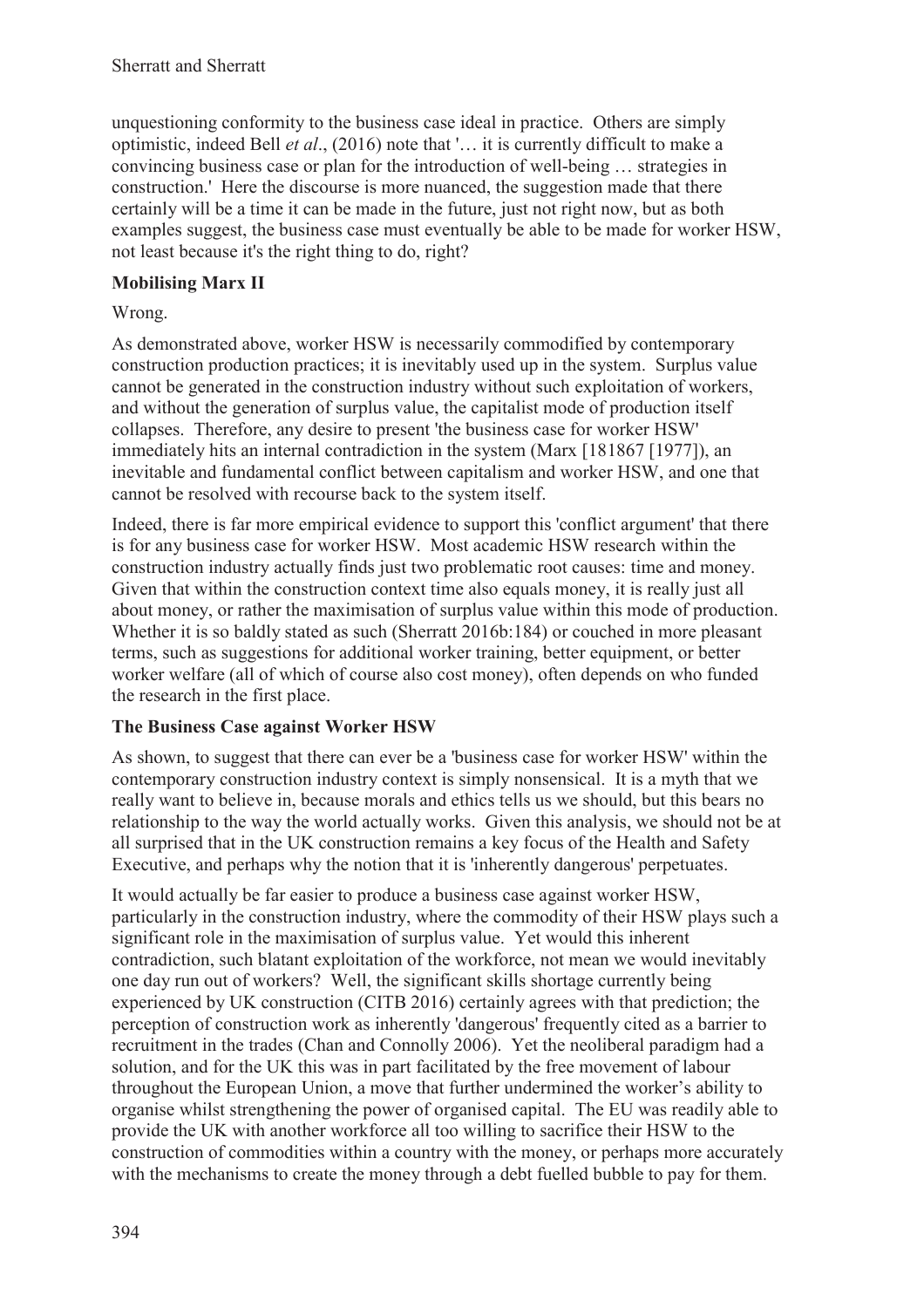Indeed, with the BREXIT referendum of 2016 that this 'Band-Aid' workforce may no longer be a viable solution, and UK construction industry capitalists were only too quick to clearly state their Pro-Remain position, arguing that 'free movement is the cornerstone of the UK construction industry's success' (Builder and Engineer 2016). Which when you are continually exploiting workers and their commodified HSW to the point of their inability to participate in the process altogether, could actually be considered something of an understatement.

### **CORPORATE SOCIAL RESPONSIBILITY**

However, a solution has emerged to help smooth over these wrinkles, stutters and other unpleasant problems inherent in the capitalist mode of production with relation to construction workers HSW, and that solution is CSR. CSR enables us to cling firmly to morals and ethics, or the ideas of them at least, because at its very heart is the idea of 'doing good to do good' which will in turn help companies 'do good to do well' (Brès and Gond 2014). It fits beautifully within the neoliberal paradigm, transforming organisations from '… perceived evil empires to 'partners' (Whitehouse 2003:303), keen to demonstrate that they are committed to behaving ethically and improving the quality of life for the workforce (Baptiste 2008).

For many years construction worker HSW was a clear priority in the industry, yet in the last decade it has been readily subsumed into the realm of CSR (Rawlinson and Farrell 2010). Such an approach could perhaps be considered 'progress', to draw on an appropriate discourse, as where else could doing the right thing go? What is construction worker HSW if not the responsibility of the construction capitalists? Indeed, improvements in worker HSW have been linked to CSR, although the empirical evidence for this remains as elusive and ethereal as that provided for the business case. Indeed, the CSR approach to worker HSW within the construction industry has met with robust challenge, corporate activities to promote worker HSW found to focus on superficial prizes, awards and events rather than any fundamental changes to work practices or structuring (Sherratt 2016a).

#### **Mobilising Marx III**

The final consideration of Marx's thinking is here made by mobilising his aphorism of tragedy and farce (Marx 1852); it has already been demonstrated that worker HSW is the tragedy, their exploitation within the capitalist mode of production augmented by the commodification of their HSW. It is now suggested that CSR is the farce; that there could ever be any kind of business case for worker HSW has already been shown to be paradoxical, and so has resulted in governments and companies turning instead to superficial worker HSW initiatives and programmes under the CSR umbrella in attempts to address the inherent inequalities within the system. Ironically, this creates yet a further manipulation of the workers; the rebranding and reuse of their already commodified HSW through CSR, utilised as a corporate enhancement, rather than the evident exploitation that it is.

#### **The Road to Hell is paved with CSR**

The nature of this farce becomes even more pronounced when the medium of the message is considered in any depth. Contemporary CSR is arguably a product of the technological developments and trends in society (Pedersen 2015), and as CSR activities are placed in the public eye under the management of PR staff (Ennals 2011:146) it is again unsurprising that they have become focused on superficial ventures (Conrad 2005) which are in turn readily commodified, photographed and tweeted (Sherratt 2016a).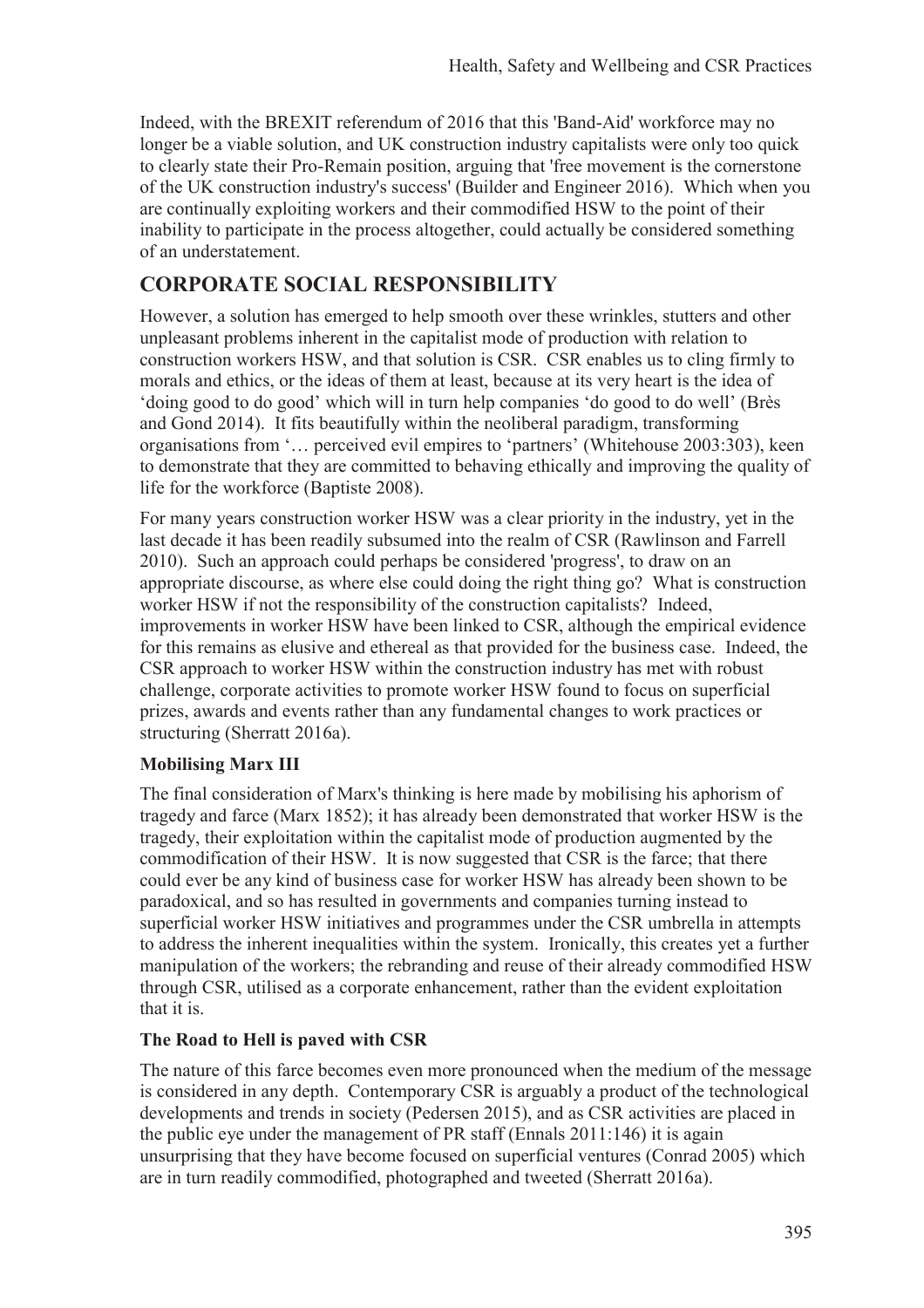But such a highly visible approach is all the more concerning, even dangerous, in the way it seemingly convinces the world that for UK construction workers, their HSW has never been better taken care of. It creates good intentions writ large, but without any depth or substance, instead presenting a colourful and convenient misdirection from the fundamental causes of poor worker HSW within our industry, that go deep into history, economics and politics, altogether much more serious, complicated and difficult issues than can be solved by the photogenic offerings of healthy apples, oranges and bananas for breakfast in the site canteen. Indeed, the growth of public health initiatives for construction workers is something of a road to hell, as their HSW, both occupational and public, is happily exploited by the very same industry setting out with such good intentions to save them.

## **CONCLUSIONS**

The capitalist mode of production is by necessity a system that is complicit in the exploitation of those it needs to create our contemporary built environments. The philosophy of neoliberalism lends a veneer of respectability to this exploitation by valorising the market (profit) and placing it at the centre of society. That this philosophy has led to increased (and increasing) disparities between rich and poor is not an unforeseen outcome but a predictable consequence of placing gain (for some) at the heart of society. The words of Mary Ellen Lease, speaking in 1890, 'Wall Street owns the country. It is no longer a government of the people, by the people and for the people, but a government of Wall Street, by Wall Street and for Wall Street' (Zinn 1980:288) could just have easily been addressed to protesters of the 'Occupy Movement' of 2011, and reveal that the contradictions addressed above between profit and worker HSW are not new issues, but as Marx propounded they are systemic contradictions contained within the capitalist system.

Yet these problems have in part been mitigated by the emergence of CSR, a ready and willing tool of neoliberalism. For construction worker HSW, CSR has been able to photogenically obfuscate the systemic issues that surround worker HSW, replacing them instead with superficiality. Construction is an industry that exploits workers on many different levels: from their fundamental contribution to surplus value through the capitalist mode of production, to the further commodification of their HSW, to the way work is structured to the detriment of their social determinants of health, to the final indignity of having CSR approaches to HSW ignore all of this and instead set about packaging and once again commodifying superficial attempts of benevolence towards them, as if they make any real difference to worker HSW at all.

But can we really do no better than this? Can we not consider the true position of construction worker HSW within industry operations, within legislation and government bodies, or within academia? Can we not start to develop some notion of 'true' CSR that has effective impact on the systemic problems highlighted above? Perhaps not, given the current contexts as revealed through this analysis, but perhaps there is change afoot. Perhaps the capitalist mode of production is approaching its final stutter, and then we may be able to move on from a system that is so fully complicit in the exploitation of those it needs to create the built environments in which we all live, work and play.

## **REFERENCES**

Amnesty International (2016) *The Ugly Side of the Beautiful Game - Exploitation of Migrant Workers on A Qatar 2022 World Cup Site*. London: Amnesty International.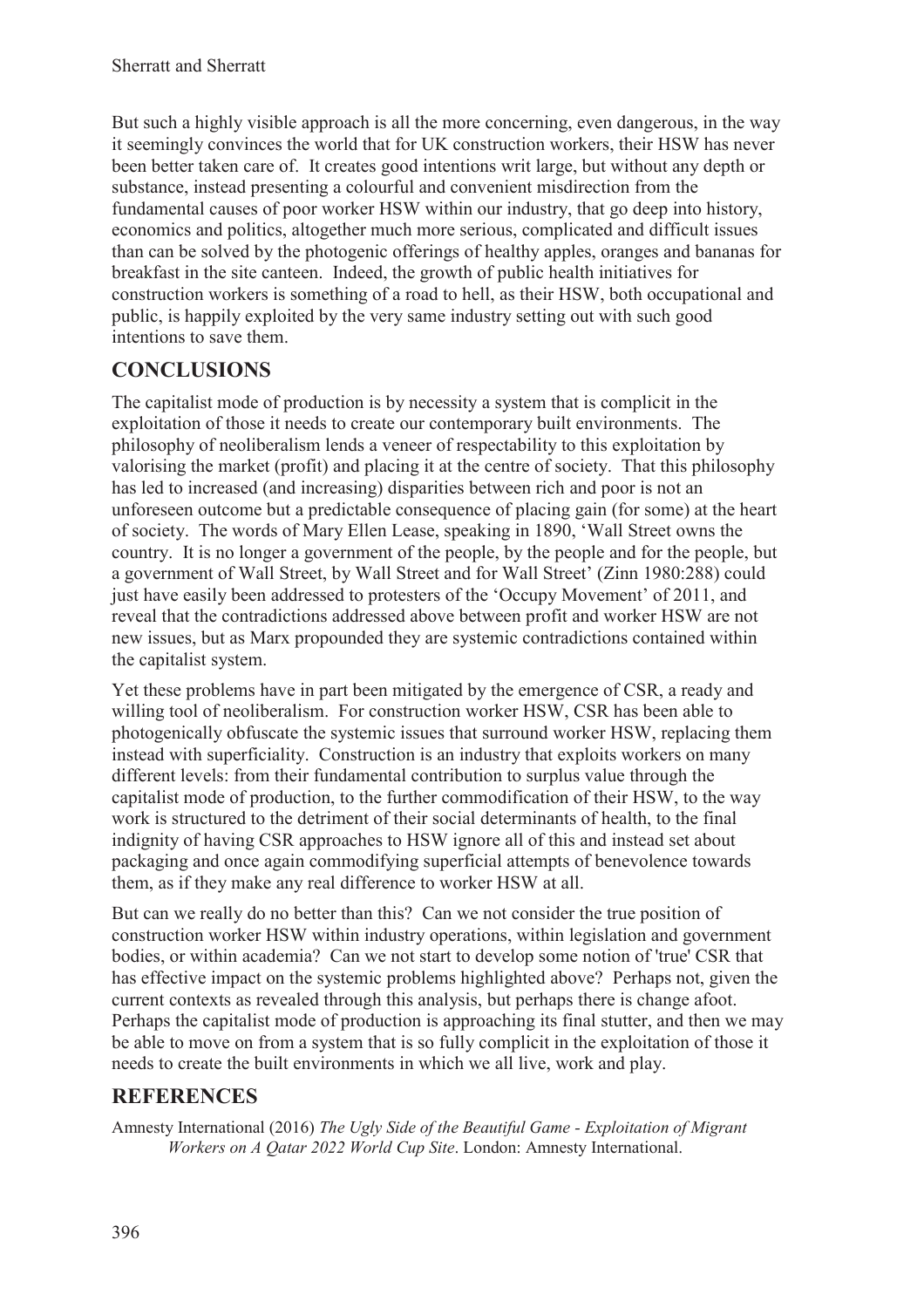- Anderson, B (2010) Migration, immigration controls and the fashioning of precarious workers. Work. *Employment & Society*, **24**(2), 300-317.
- Baptiste, N R (2008) The symbiotic relationship between HRM practices and employee wellbring: A Corporate Social Responsibility perspective. *In*: D Crowther and N Capaldi (Eds) *The Ashgate Research Companion to Corporate Social Responsibility*. Farnham: Ashgate Publishing, 151-180.
- Bell, N, Powell, C and Sykes, P (2015) Securing the well-being and engagement of construction workers: An initial appraisal of the evidence. *In*: Raiden, A and Aboagye-Nimo, E (Eds), *Proceedings of the 31st Annual ARCOM Conference*, 7-9 September 2015, Lincoln, UK, Association of Researchers in Construction Management, 489-498.
- Brès, L and Gond, J-P (2014) The visible hand of consultants in the construction of the markets for virtue: Translating issues, negotiating boundaries and enacting responsive regulations. *Human Relations*, **67**(11), 1347-1382.
- Builder and Engineer (2016) *How Could Brexit Affect the UK's Construction Industry?* Available from http://bit.ly/2mVY6jO [3rd March 2017].
- Centre for Corporate Accountability (2009) *Migrants' Workplace Deaths in Britain*. London: Irwin Mitchell and the Centre for Corporate Accountability.
- Chan, P and Connolly, M (2006a) Combating skills shortages: Examining careers advice in schools. *Construction Information Quarterly*, **8**(3), 131-137.
- CITB (2016) *Industry Insights Construction Skills Network Forecasts 2017-2021*. London: Construction Industry Training Board.
- Conrad, P (2005) Wellness in the work place: Potentials and pitfalls of work-site health promotion. *In*: P Conrad (Ed.) *The Sociology of Health and Illness: Critical Perspectives. 7th Edition*. NYC, USA: Worth Publishers.
- Ennals, R (2011) Labour issues and Corporate Social Responsibility. *In*: S O Idowu and C Louche, C. (Eds) *Theory and Practice of Corporate Social Responsibility*. London: Springer, 143-158.
- Fardhosseini, M and Esmaeili, B (2016) The impact of the legalization of recreational marijuana on construction safety. *Construction Research Congress*. May 31-June 2, San Juan, Puerto Rico, 2972-2983.
- Frone, M R (2013) Workplace interventions I: Drug testing job applicants and employees. *In*: *Alcohol and Illicit Drug Use in the Workforce and Workplace*. Washington DC: American Psychological Association. 143-175.
- Green, S (2009) The evolution of corporate social responsibility in construction defining the parameters. *In*: M Murray and A Dainty (Eds.) *Corporate Social Responsibility in the Construction Industry*. Abingdon, Oxon: Taylor and Francis, 24-53.
- Health and Safety Executive (2017) Managing construction health risks. London: Health and Safety Executive. Available from http://www.hse.gov.uk/construction/healthrisks/index.htm [Accessed 27th February 2017].
- Health and Safety Executive (2015) *Health and Safety in Construction Sector in Great Britain 2014/15*. London: Health and Safety Executive. Available from http://bit.ly/Sgu84d [Accessed 27th February 2017].
- Marx, K (1867) *Capital, Volume I*. New York: Vintage Books, Translation: Fowkes, B (1977).
- Marx, K (1852) The 18th Brumaire of Louis Bonaparte. Online, available: https://www.marxists.org/archive/marx/works/1852/18th-brumaire/ [12 March 2017].